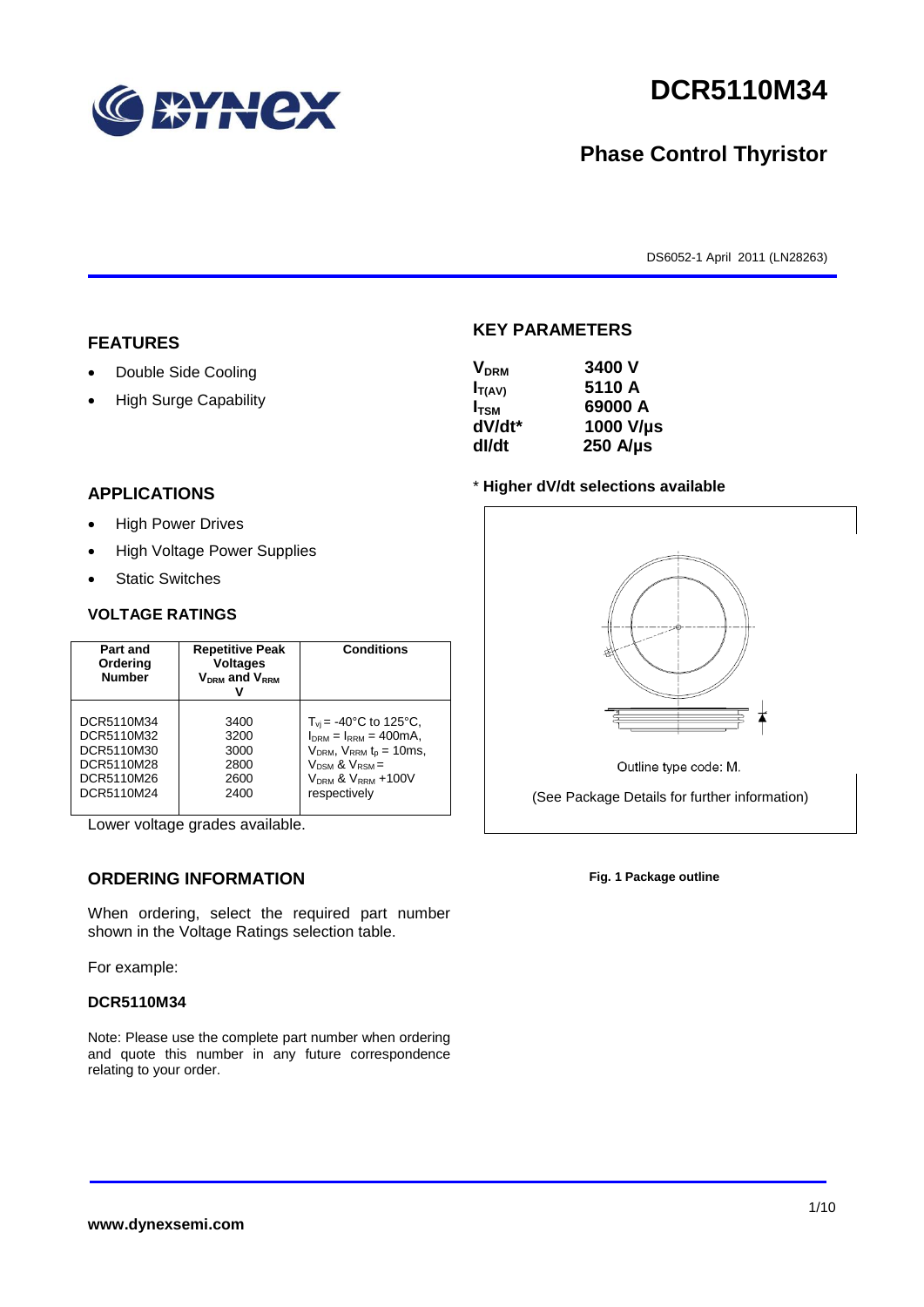

## **CURRENT RATINGS**

**Tcase = 60°C unless stated otherwise**

| Symbol             | <b>Parameter</b>                     | <b>Test Conditions</b>   | Max. | <b>Units</b> |
|--------------------|--------------------------------------|--------------------------|------|--------------|
| Double Side Cooled |                                      |                          |      |              |
| $I_{T(AV)}$        | Mean on-state current                | Half wave resistive load | 5110 | Α            |
| $I_{T(RMS)}$       | <b>RMS</b> value                     | $\overline{\phantom{0}}$ | 8020 | A            |
| Iт                 | Continuous (direct) on-state current | $\overline{\phantom{0}}$ | 7230 | Α            |

#### **SURGE RATINGS**

| Symbol       | <b>Parameter</b>                        | <b>Test Conditions</b>                            | Max.  | <b>Units</b>      |
|--------------|-----------------------------------------|---------------------------------------------------|-------|-------------------|
| <b>I</b> TSM | Surge (non-repetitive) on-state current | 10ms half sine, $T_{\text{case}} = 125^{\circ}$ C | 69.0  | kA                |
| $l^2t$       | I <sup>'</sup> t for fusing             | $V_R = 0$                                         | 23.81 | MA <sup>2</sup> s |

#### **THERMAL AND MECHANICAL RATINGS**

| Symbol           | <b>Parameter</b>                      | <b>Test Conditions</b>    |    | Min. | Max.   | <b>Units</b> |
|------------------|---------------------------------------|---------------------------|----|------|--------|--------------|
| $R_{th(i-c)}$    | Thermal resistance – junction to case | Double side cooled        | DC |      | 0.005  | °C/W         |
| $R_{th(c-h)}$    | Thermal resistance – case to heatsink | Double side cooled        | DC |      | 0.0015 | °C/W         |
| $T_{\nu j}$      | Virtual junction temperature          | <b>Blocking VDRM/VRRM</b> |    |      | 125    | °C           |
| $T_{\text{stg}}$ | Storage temperature range             |                           |    | -40  | 140    | °C           |
| $F_m$            | Clamping force                        |                           |    | 80   | 100    | kN           |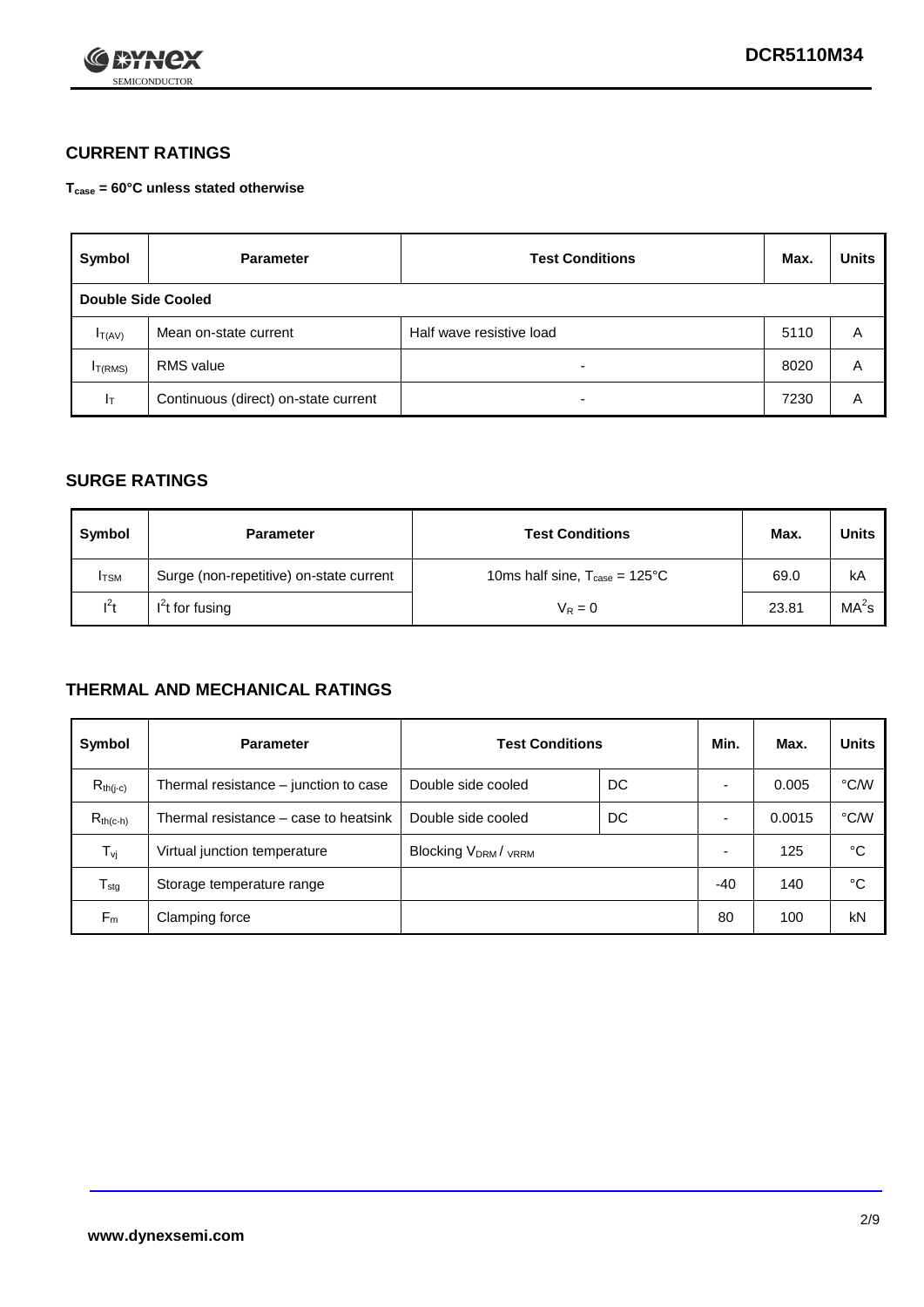

## **DYNAMIC CHARACTERISTICS**

| <b>Symbol</b>     | <b>Parameter</b>                              | <b>Test Conditions</b>                                                         |                | Min.                     | Max.                     | <b>Units</b> |
|-------------------|-----------------------------------------------|--------------------------------------------------------------------------------|----------------|--------------------------|--------------------------|--------------|
| <b>IRRM</b> /IDRM | Peak reverse and off-state current            | At $V_{RRM}/V_{DRM}$ , $T_{case} = 125^{\circ}C$                               |                | $\blacksquare$           | 400                      | mA           |
| dV/dt             | Max. linear rate of rise of off-state voltage | To 67% $V_{DRM}$ , T <sub>i</sub> = 125°C, gate open                           |                | 1000                     | $\overline{\phantom{a}}$ | $V/\mu s$    |
| dl/dt             | Rate of rise of on-state current              | From 67% $V_{DRM}$ to 4000A<br>Repetitive 50Hz                                 |                | $\overline{\phantom{a}}$ | 250                      | $A/\mu s$    |
|                   |                                               | Gate source 30V, 10 $\Omega$ ,                                                 | Non-repetitive |                          | 1000                     | $A/\mu s$    |
|                   |                                               | $t_r < 0.5 \mu s$ , $T_j = 125$ °C                                             |                |                          |                          |              |
| $V_T$             | On-state voltage                              | $I_T = 3000A$ , $T_{case} = 125^{\circ}C$                                      |                |                          | 1.21                     | $\vee$       |
| $V_{T(TO)}$       | Threshold voltage                             | $T_{\text{case}} = 125^{\circ}C$                                               |                | $\blacksquare$           | 0.86                     | $\vee$       |
| $r_{\text{T}}$    | On-state slope resistance                     | $T_{\text{case}} = 125^{\circ}C$                                               |                | $\blacksquare$           | 0.115                    | $m\Omega$    |
| $t_{\rm gd}$      | Delay time                                    | $V_D = 67\%$ V <sub>DRM</sub> , gate source 30V, 10 $\Omega$                   |                | $\overline{\phantom{a}}$ | 3.0                      | μs           |
|                   |                                               | $t_r = 0.5 \mu s$ , $T_i = 25^{\circ}C$                                        |                |                          |                          |              |
| $t_{q}$           | Turn-off time                                 | $T_i$ = 125°C, $V_R$ = 100V, dl/dt = 1.5A/µs,                                  |                | $\blacksquare$           | 600                      | μs           |
|                   |                                               | $dV_{DR}/dt = 20V/\mu s$ linear to 67% $V_{DRM}$                               |                |                          |                          |              |
| $Q_{\rm S}$       | Stored charge                                 | $I_T = 2000$ A, tp = 1000us, T <sub>i</sub> = 125°C,<br>$dl/dt = 1.5A/\mu s$ , |                |                          | 4000                     | μC           |
| $I_{RR}$          | Reverse recovery current                      |                                                                                |                |                          | 100                      | Α            |
| IL.               | Latching current                              | $T_i = 25^{\circ}C$ ,                                                          |                | $\overline{a}$           | $\mathbf{1}$             | Α            |
| Iн                | Holding current                               | $T_i = 25^{\circ}C,$                                                           |                |                          | 200                      | mA           |

## **GATE TRIGGER CHARACTERISTICS AND RATINGS**

| Symbol          | <b>Parameter</b>         | <b>Test Conditions</b>                       | Max. | <b>Units</b> |
|-----------------|--------------------------|----------------------------------------------|------|--------------|
| V <sub>GT</sub> | Gate trigger voltage     | $V_{DRM} = 5V$ , $T_{case} = 25^{\circ}C$    | 3    | V            |
| V <sub>GD</sub> | Gate non-trigger voltage | At 40% $V_{DRM}$ , $T_{case} = 125^{\circ}C$ | TBD  | V            |
| Iст             | Gate trigger current     | $V_{DRM} = 5V$ , $T_{case} = 25^{\circ}C$    | 300  | mA           |
| lgp             | Gate non-trigger current | At 40% $V_{DRM}$ , $T_{case} = 125^{\circ}C$ | TBD  | mA           |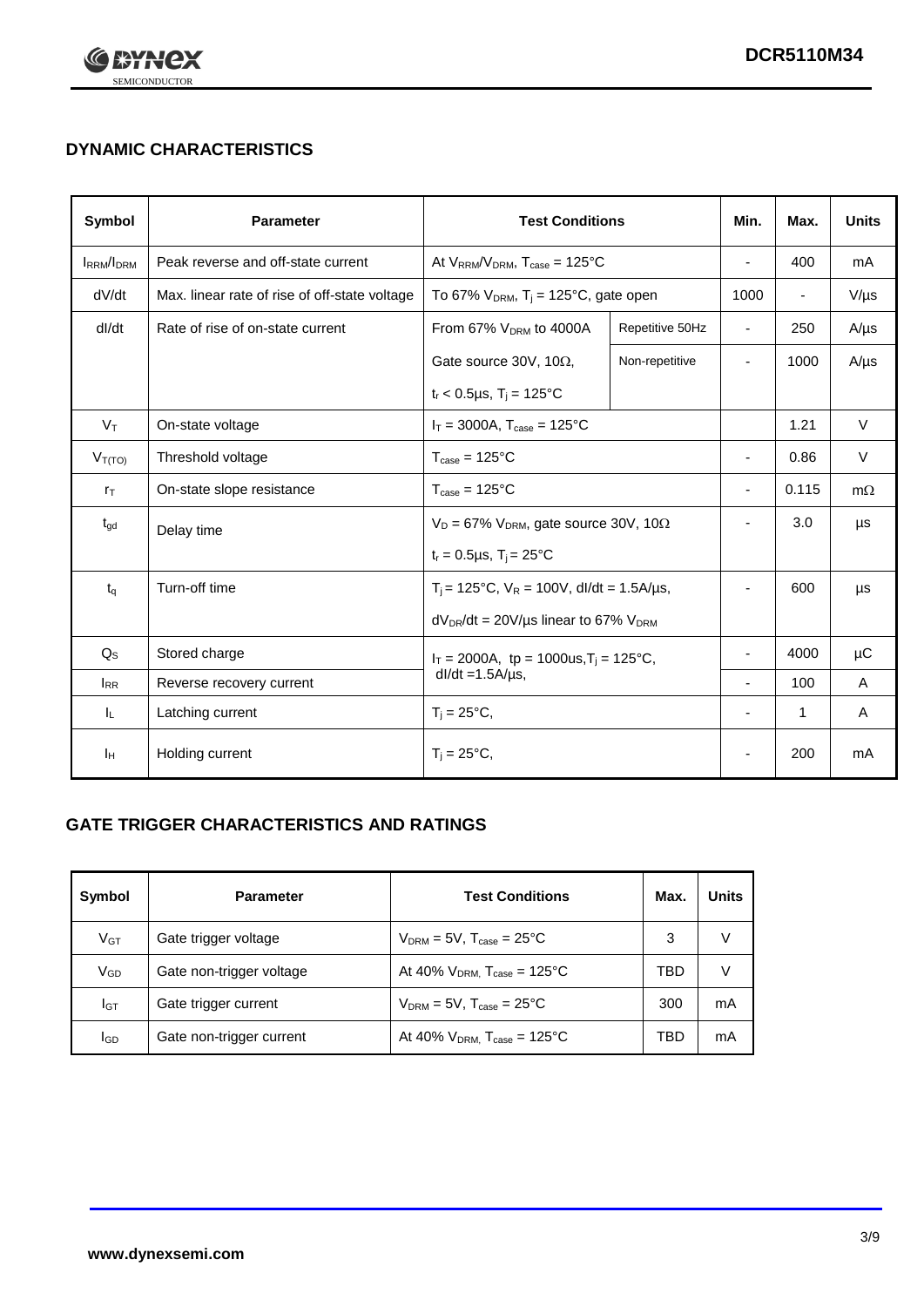

## **CURVES**



**Fig.2 Maximum &minimum on-state characteristics**



**Fig.3 Maximum (limit) transient thermal impedance – junction to case (°C/W)**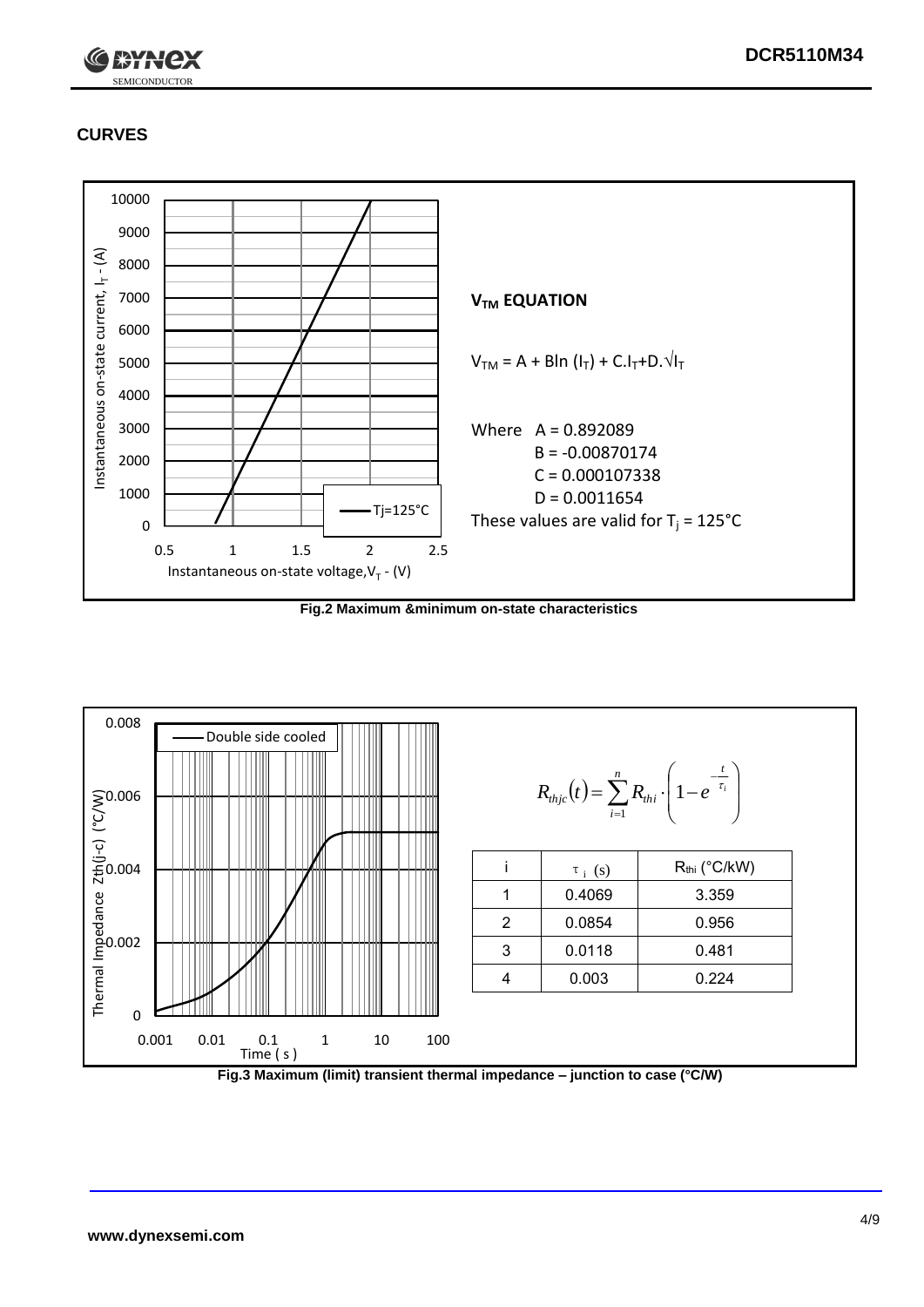



**Fig.6 Maximum permissible case temperature, double side cooled – rectangular wave**

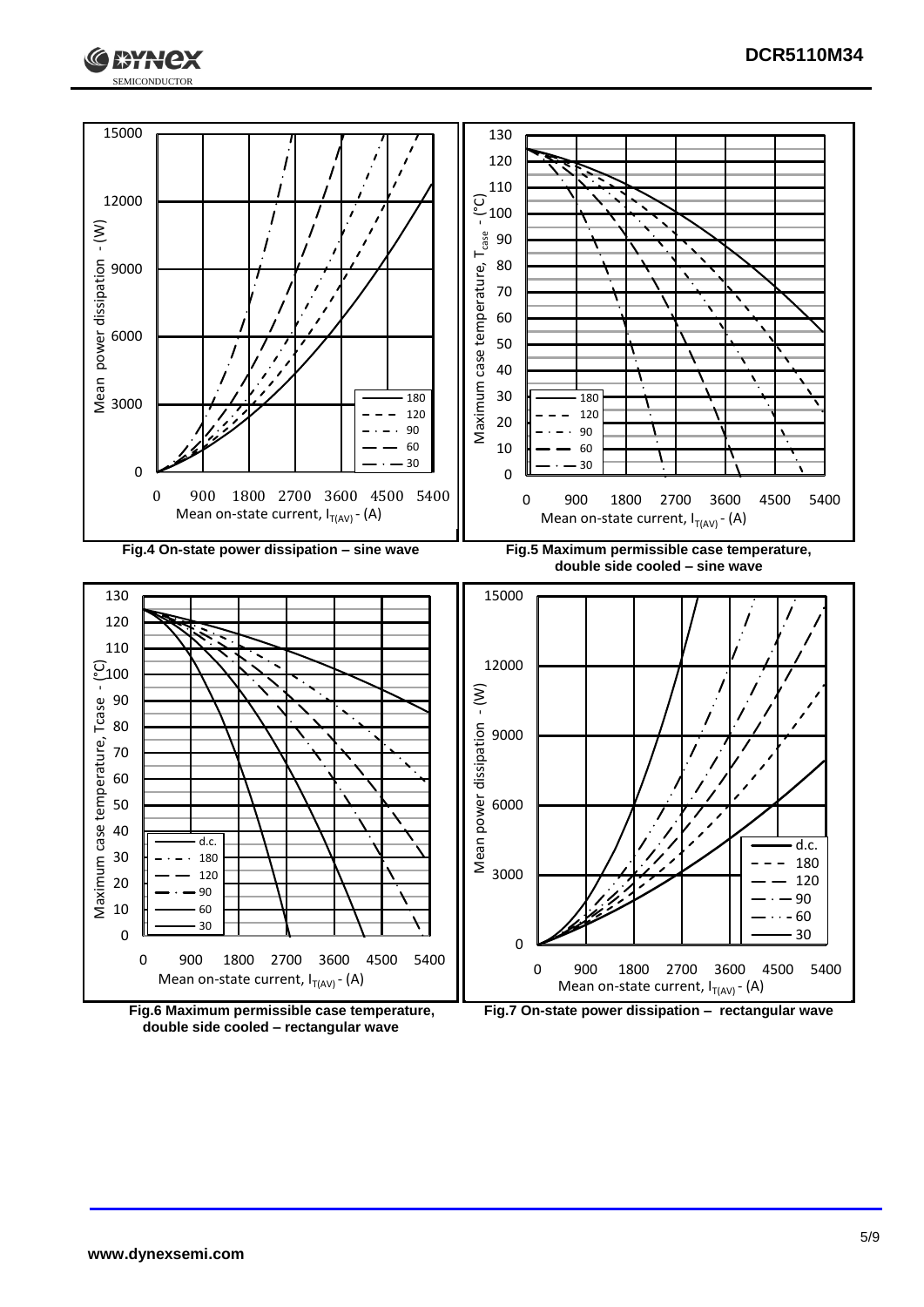



**Fig.10 Gate characteristics**

**IXYH** 

lex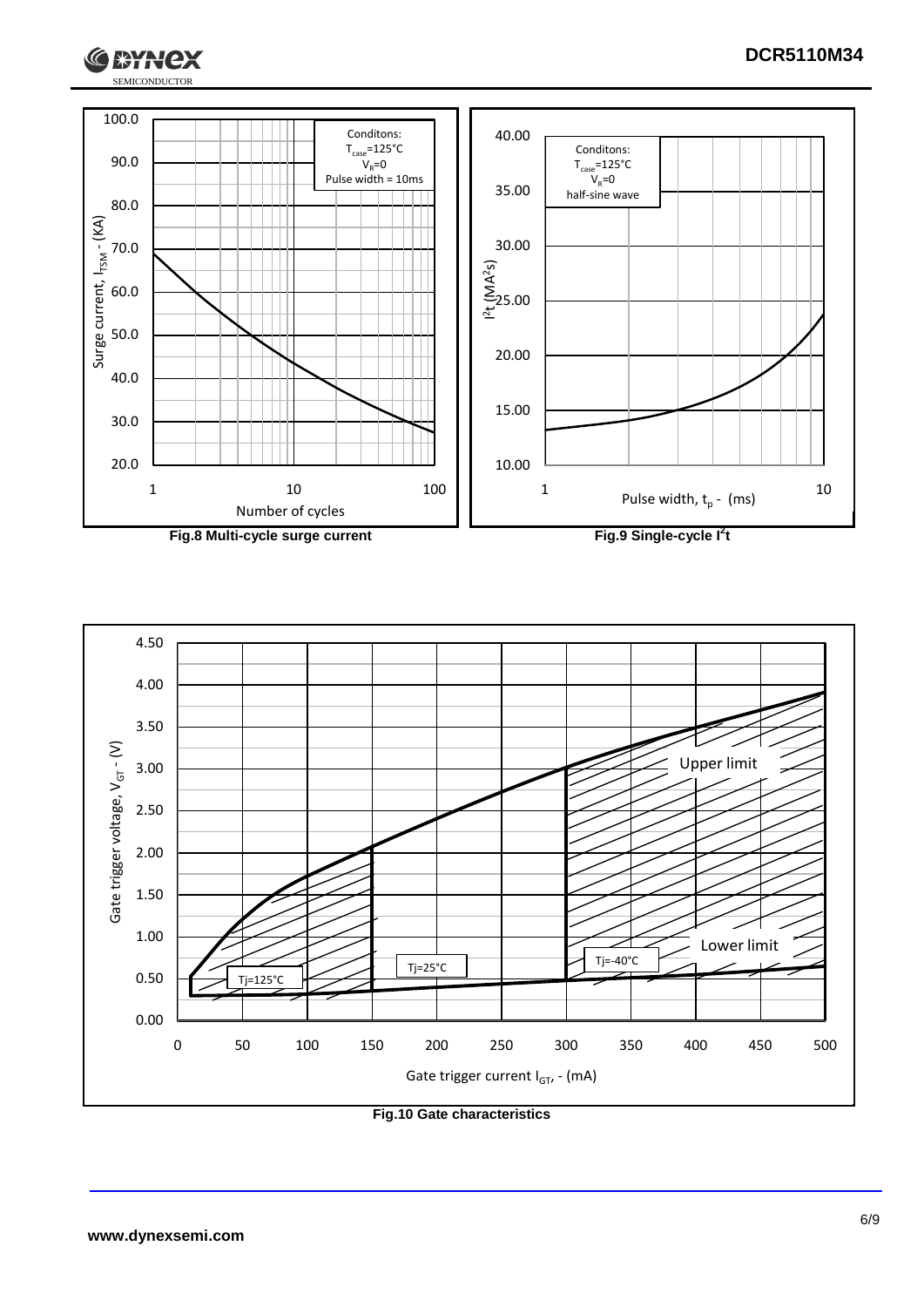



**Fig.11 Gate characteristics**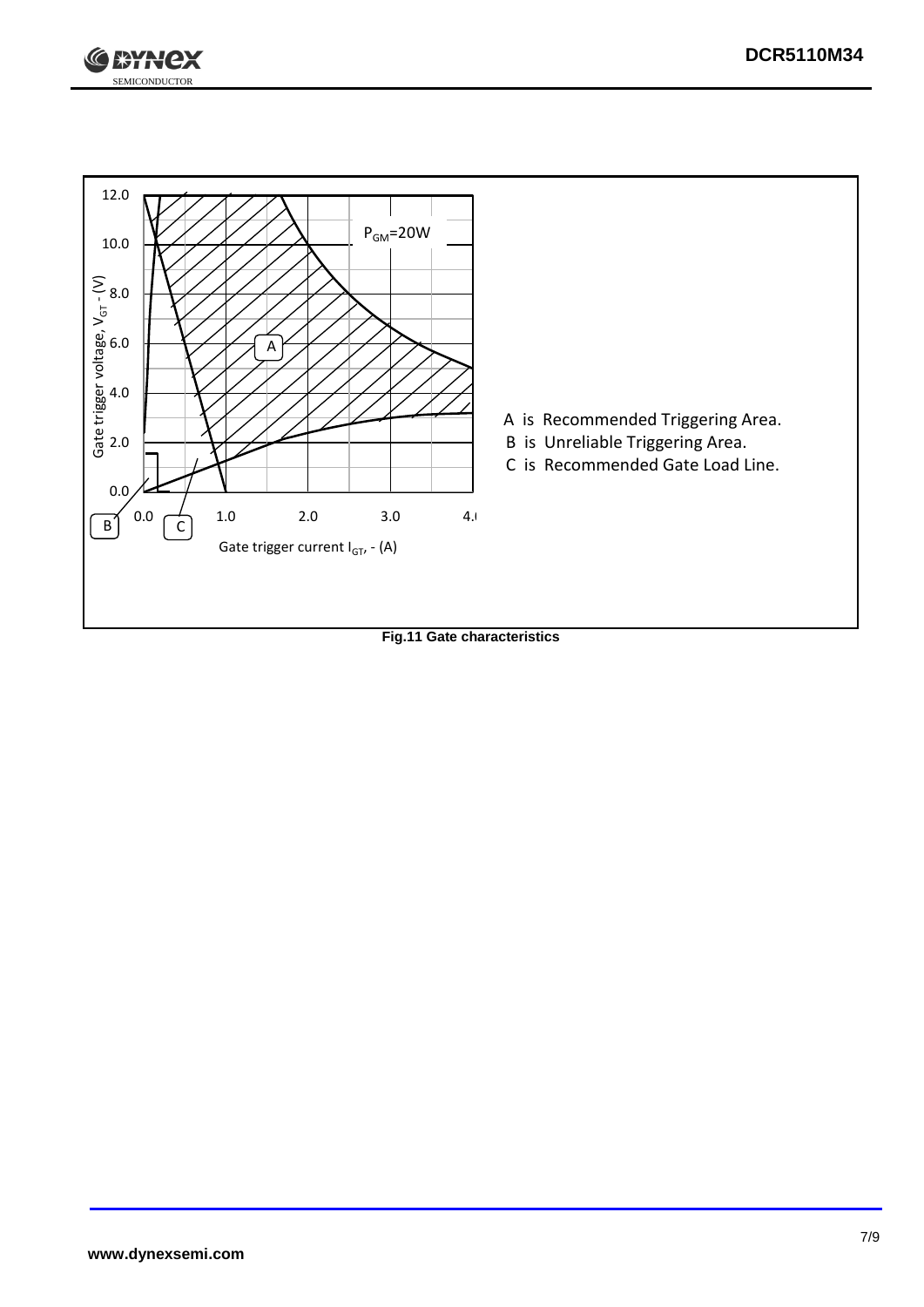

### **PACKAGE DETAILS**

For further package information, please contact Customer Services. All dimensions in mm, unless stated otherwise. DO NOT SCALE.



**Fig.12 Package outline**